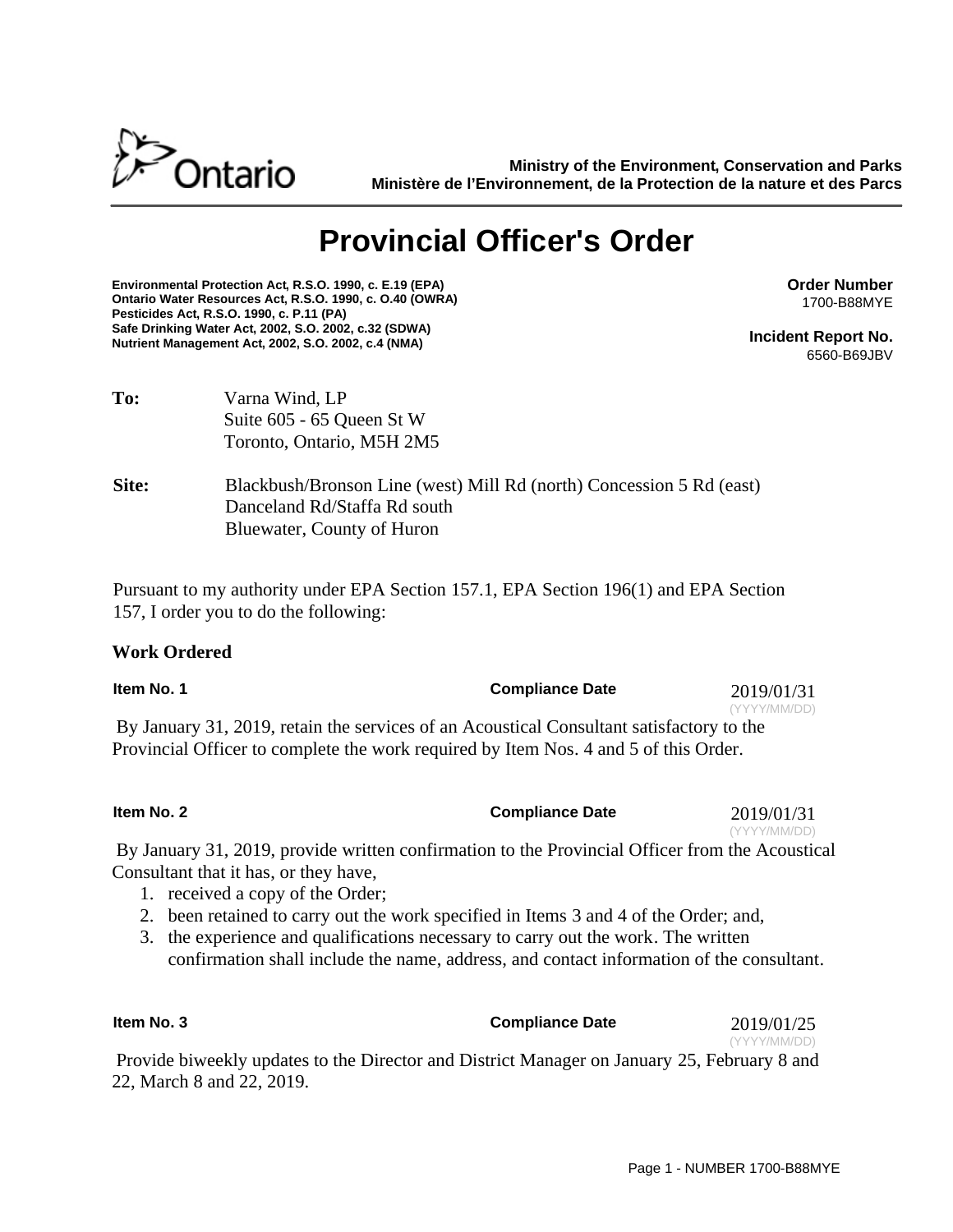| Item No. 4 | <b>Compliance Date</b> | 2019/03/29   |
|------------|------------------------|--------------|
|            |                        | (YYYY/MM/DD) |

By March 29, 2019, complete an RAM I-Audit and Tonal Assessment in accordance with Part D and E of the Compliance Protocol.

| Item No. 5                                                                                 | <b>Compliance Date</b> | 2019/04/26   |
|--------------------------------------------------------------------------------------------|------------------------|--------------|
|                                                                                            |                        | (YYYY/MM/DD) |
| By April 26, 2019, submit to the Director and District Manager a Summary Report of the RAM |                        |              |
| I-Audit and Tonal Assessment in accordance with Part D and E of the Compliance Protocol.   |                        |              |

| Item No. 6                                                                                       | <b>Compliance Date</b> | 2019/04/26   |
|--------------------------------------------------------------------------------------------------|------------------------|--------------|
|                                                                                                  |                        | (YYYY/MM/DD) |
| Any request for an extension to a compliance date in this order shall be submitted in writing to |                        |              |

the Provincial Officer, for his approval, a minimum of five (5) days prior to the relevant compliance date.

- **A.** While this Order is in effect, a copy or copies of this order shall be posted in a conspicuous place.
- **B.** While this Order is in effect, report in writing, to the District or Area office, any significant changes of operation, emission, ownership, tenancy or other legal status of the facility or operation.
- **C.** Unless otherwise specified, all requirements of this Order are effective upon service of this Order.

This Order is being issued for the reasons set out in the annexed Provincial Officers Report which forms part of this Order.

Issued at Toronto this 8th day of January, 2019.

Samp June

Laszlo Barti Badge No: 1234 Owen Sound District Office Tel: (579) 371-7318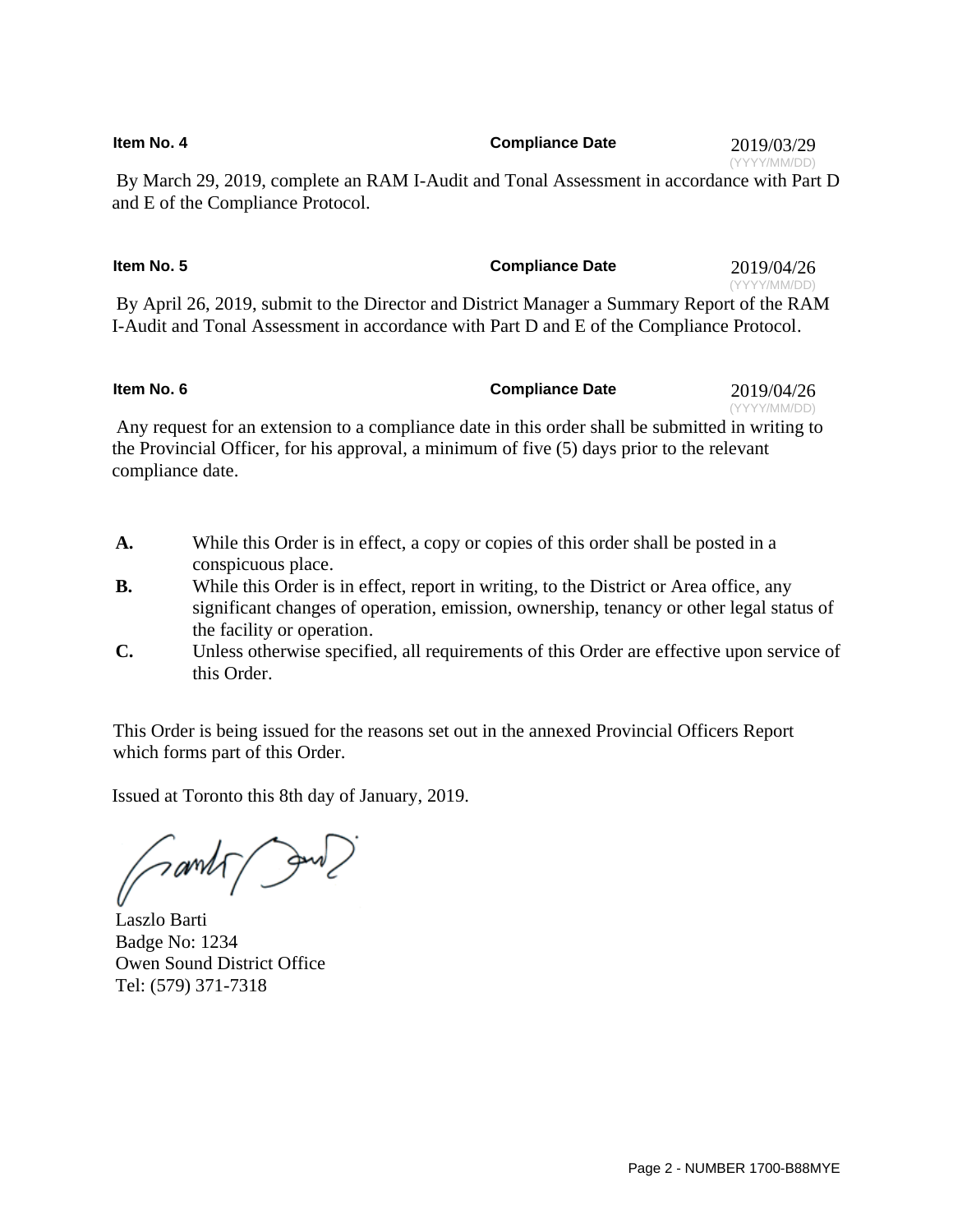## **REQUEST FOR REVIEW**

You may request that this Order be reviewed by a Director.

Your request must be made (i) in writing (or if made orally, with written confirmation) and (ii) served on the Director at the address below within seven (7) calendar days after being served with a copy of this Order.

In the written request or written confirmation of an oral request, you must include:

(a) the portions of the Order in respect of which the review is requested;

(b) any submissions that you wish the Director to consider; and

(c) an address for service to be used by the Director.

In response to your request for review, the Director may confirm, alter or revoke this Order and will serve you with a copy of the Director's decision or Order.

A request for review does not automatically stay this Order. If you wish to have the Director stay the Order you must also include this in your request and the Order is not stayed unless the Director makes an order granting a stay .

### **DEEMED CONFIRMATION OF THIS ORDER**

If you do not receive oral or written notice of the Director's decision on your request for review within (7) calendar days of receipt of your request, and the Director has not stayed the Order, this Order shall be deemed to be confirmed by order of the Director and deemed to be served upon you.

In the case of a deemed confirmation, you may require a hearing before the Environmental Review Tribunal (Tribunal), if, within fifteen (15) calendar days from the deemed date of service of the Director's order, you serve written notice of your appeal on the Tribunal and the Director. Your notice must state:

(a) the portion(s) of the Order in respect of which the hearing is required; and (b) the grounds on which you intend to rely at the hearing.

Except with leave of the Tribunal, you are not entitled to appeal a portion of the Order or to rely on a ground that is not stated in the notice requiring the hearing. Unless stayed by the Tribunal, the Order remains in effect from the date of service.

Written notice requiring a hearing can be served upon:

| The Secretary                          | and | Director                                            |
|----------------------------------------|-----|-----------------------------------------------------|
| Environmental Review Tribunal          |     | Ministry of the Environment, Conservation and Parks |
| 655 Bay Street, 15th Floor             |     | Owen Sound District Office                          |
| Toronto ON                             |     | 3rd Flr                                             |
| M5G 1E5                                |     | 101 17th St                                         |
| Fax: (416) 326-5370                    |     | Owen Sound ON N4K 0A5                               |
| Email: ERTTribunalsecretary@ontario.ca |     | Fax: (519) 371-2905                                 |
|                                        |     | Tel:                                                |

Further information on the Tribunal and requirements for an appeal can be obtained directly from the Tribunal by :

Tel: (416) 212-6349 or 1(866) 448-2248 Fax: (416) 326-5370 or 1(844) 213-3474 TTY 1-800-855-1155 via Bell Relay Web: www.ert.gov.on.ca

### **FOR YOUR INFORMATION**

The following is for your information:

Service of the documentation referred to above can be made personally, by mail, by fax, by commercial courier or by email in accordance with the legislation under which the Order is made and any corresponding Service Regulation . Further information can be obtained from e- Laws at www.e-laws.gov.on.ca. Please note that choosing service by mail does not extend any of the